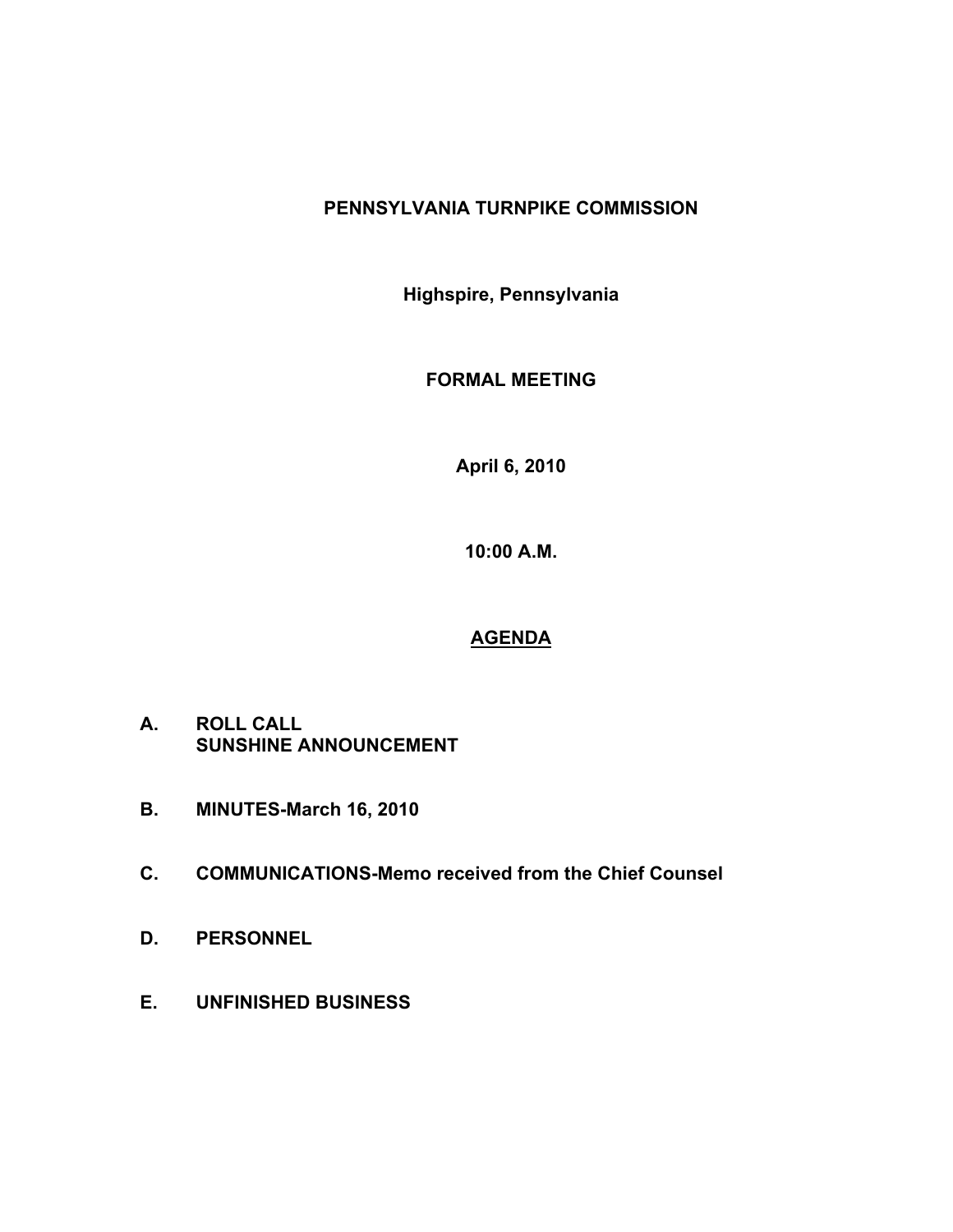- **1. Adopt the Resolution ratifying the reinvestments, liquidations and purchases of securities with available cash, as described in the memo from the Assistant Chief Financial Officer dated March 26, 2010.**
- **2. Approve the negotiation and execution of the Agreements, Work Orders and an Amendment for the items listed in memos "a" through "d":**
	- **a. Reimbursement Agreement with Norfolk Southern Railroad to reimburse Norfolk Southern the costs associated with the replacement of Bridge NB-327 at MP A51.36; at a not-to-exceed amount of \$250,000.00;**
	- **b. Work Order #19 with TransCore for the equipment and project management for the replacement of all AMM Receipt Printers at all tolling locations on the Mon/Fayette Expressway; at a not-to-exceed amount of \$129,575.00;**
	- **c. Amendment to Work Order #7 with TransCore for labor, equipment and project management to provide MPT, raised pavement markers and line striping for the Express Lanes at M52 on the Mon/Fayette Expressway; for an additional \$69,915.00, increasing the not-to-exceed amount to \$6,482,869.00;**
	- **d. Settlement Agreement with Commonwealth Strategic Solutions, Inc. (CSC) for communications consulting and/or strategic planning services; and the issuance of a check, payable to CSC, in the amount of \$52,500.00.**
- **3. Approve the Right-of-Way Requests for the items listed in memos "a" through "d":**
	- **a. Authorize the acquisition of Right-of-Way #6497-A, a partial take parcel, necessary for the total reconstruction project from MP A30.91 to A31.13, by issuing payment in the amount of \$537,500.00, payable to City Line Abstract Company, Escrow Agent; representing fair market value, prorated taxes, recording fees and Section 710 damages; authorize the appropriate Commission officials to execute the agreement of sale, authorize the payment of additional statutory damages as calculated by the Legal Department and approved by the Chief Executive Officer, and payment of the fair market value to the property owners is contingent upon their delivery of a deed prepared by the Legal Department;**
	- **b. Authorize the acquisition of Right-of-Way #14123, a total take parcel, necessary for construction of the Southern Beltway, by issuing payment in the amount of \$269,250.35, payable to Urban Settlement**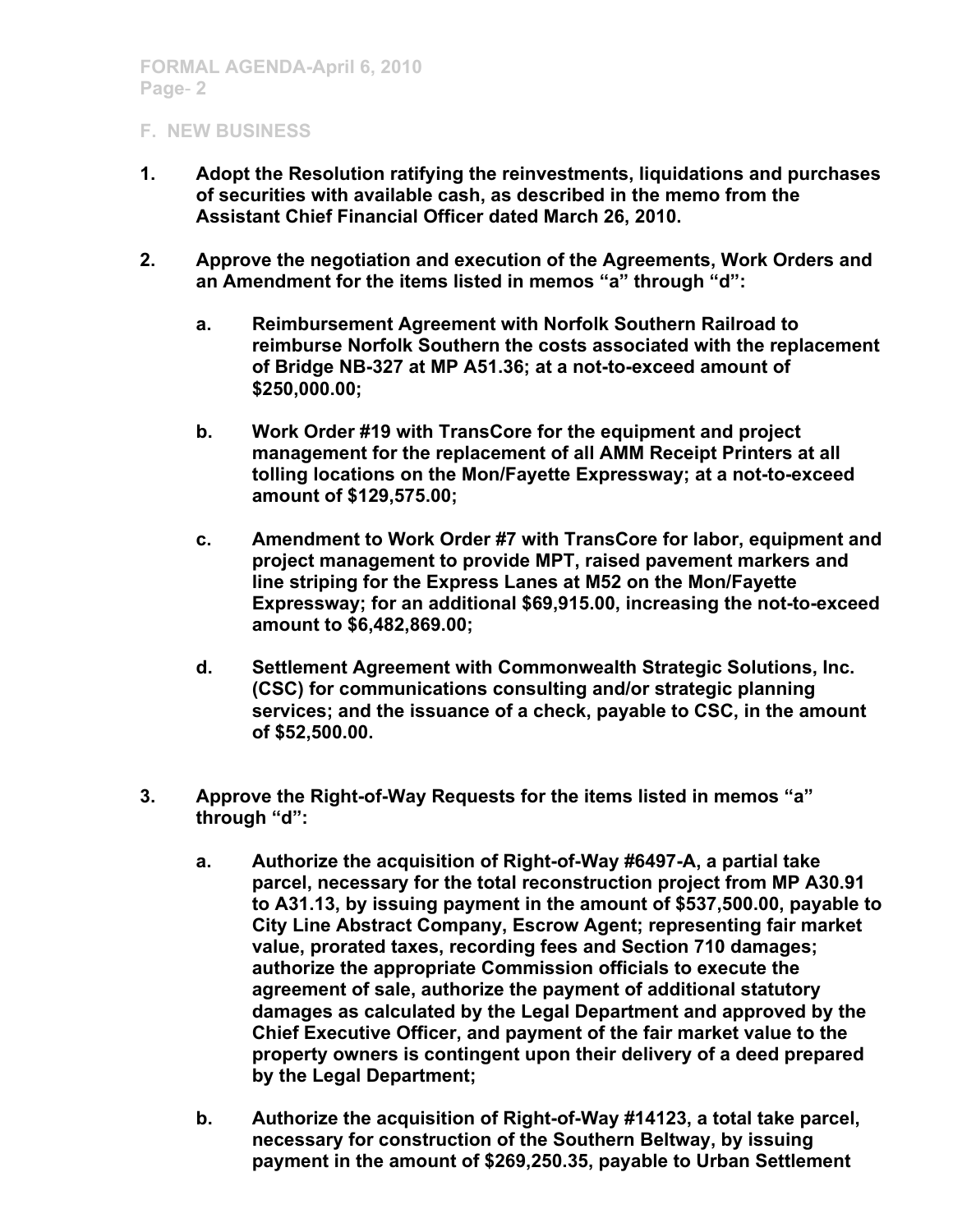**Company, Escrow Agent; representing fair market value, prorated taxes, recording fees, housing supplement and closing costs; authorize the appropriate Commission officials to execute the agreement of sale, authorize the payment of additional statutory damages as calculated by the Legal Department and approved by the Chief Executive Officer, and payment of the fair market value to the property owners is contingent upon their delivery of a deed prepared by the Legal Department;**

- **c. Authorize the acquisition of Right-of-Way #17917, a total take parcel, necessary for construction of the Southern Beltway, by issuing payment in the amount of \$261,293.99, payable to Urban Settlement Company, Escrow Agent; representing fair market value, prorated taxes and recording fees; authorize the appropriate Commission officials to execute the agreement of sale, authorize the payment of additional statutory damages as calculated by the Legal Department and approved by the Chief Executive Officer, and payment of the fair market value to the property owners is contingent upon their delivery of a deed prepared by the Legal Department;**
- **d. Authorize the acquisition of Right-of-Way #17967, a total take parcel, necessary for construction of the Southern Beltway, by issuing payment in the amount of \$261,044.19, payable to Urban Settlement Company, Escrow Agent; representing fair market value, prorated taxes and recording fees; authorize the appropriate Commission officials to execute the agreement of sale, authorize the payment of additional statutory damages as calculated by the Legal Department and approved by the Chief Executive Officer, and payment of the fair market value to the property owners is contingent upon their delivery of a deed prepared by the Legal Department.**
- **4. Approve advertising for the items listed in memos "a" through 'c":**
	- **a. Engineering or construction management firm to perform open-end construction inspection services between MP 247.00 and MP 358.00 and the Northeast Extension;**
	- **b. Construction contracts for the Uniontown to Brownsville Maintenance Facility, MP M18.00: Contract Number M-015.30X001-3-02 General Construction**

| <b>UBIIBI AL UDIISU UCUL</b> |
|------------------------------|
| <b>Plumbing work</b>         |
| <b>Electrical work</b>       |
| <b>HVAC work</b>             |
|                              |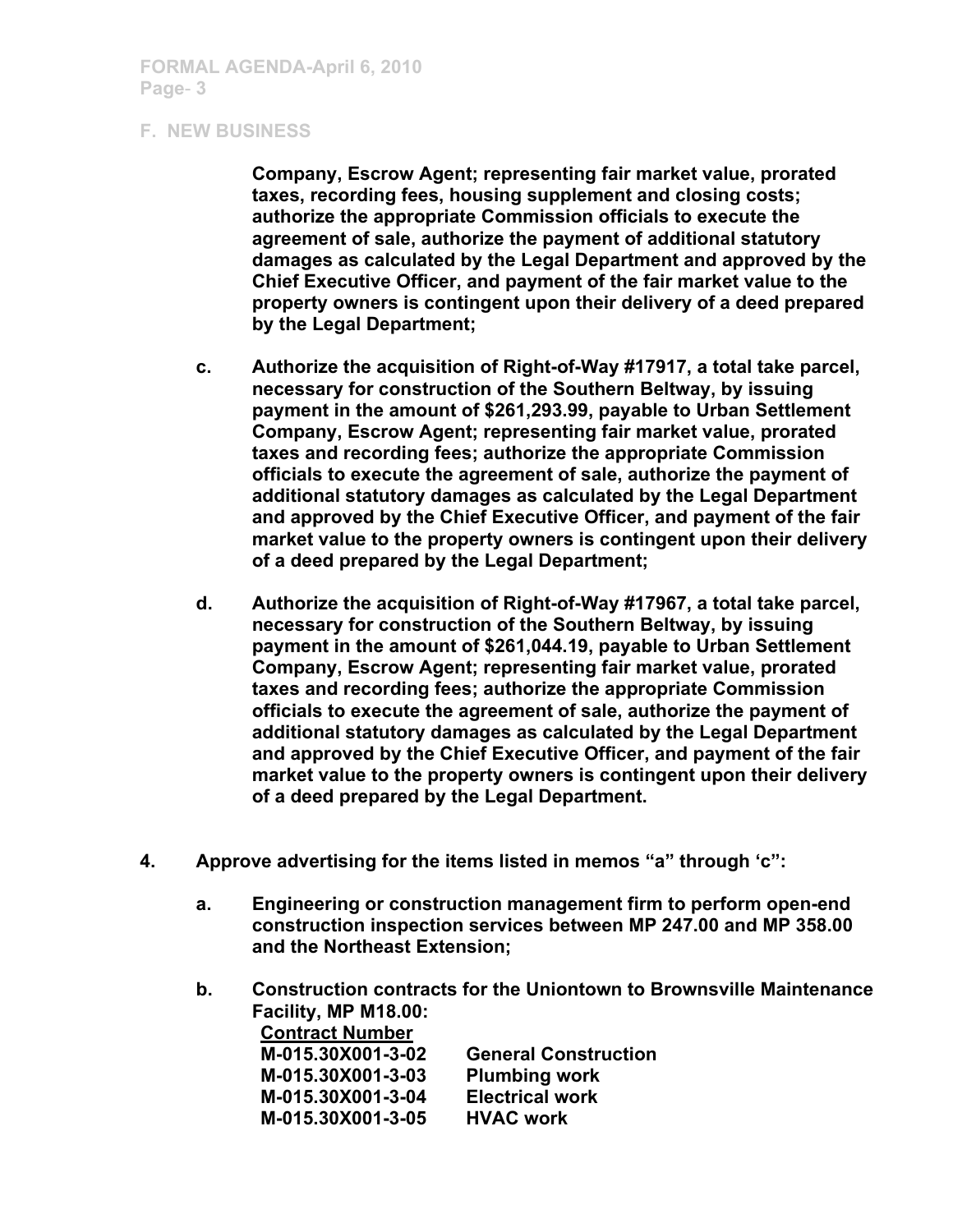- **c. Engineering firm or corporation to serve as the Commission's consulting engineering firm to perform the services described in the Amended and Restated Trust Indenture and other services as requested by the Chief Engineer.**
- **5. Approve the Award of Bids, a Change Order and the Issuance of Purchase Orders for the items listed in memos "a" through "e":**
	- **a. Twenty (20) trailer mounted message boards; utilizing the Commonwealth's contract with Trafcon Industries, Inc.; at a total award of \$294,180.00;**
	- **b. Mobile sweeper rental, to the lowest responsive and responsible bidder, Jack Doheny Rentals, Inc.; at a total award of \$110,000.00;**
	- **c. Change Order for contract 44-2102 with TSB Inc. d/b/a Schultheis Electric for Mon/Fayette highway lighting, for an increase of \$60,000.00, increasing the not-to-exceed amount from \$60,000.00 to \$120,000.00; and exercising the option to renew the agreement for an additional year;**
	- **d. Joint sealant kettles, utilizing the Commonwealth's contract with Crafco Inc.; at a not-to-exceed amount of \$331,899.60;**
	- **e. E-ZPass equipment (FPT interior and exterior tags), to Mark IV IVHS, Inc., of Ontario, Canada, the vendor selected by the Interagency Group (IAG), for a total award of \$1,650,620.00. This pricing reflects the seven-year pricing structure agreed upon with Mark IV, IVHS, Inc.**
- **6. Approve the Award of Contract #T-273.97S001-3-03 for the rehabilitation for six bridges from MP 279.31 to MP 292.17, to the lowest responsive and responsible bidder, Kinsley Construction, Inc., at a total award of \$764,546.00; with a contingency amount of \$75,000.00.**
- **7. Approve the recommendations from the Procurement Technical Review Committee and authorize the negotiation and execution of contracts for the items listed in memos "a" and "b":** 
	- **a. Authorized Service Provider to provide service from MP 312.10 to MP 333.20, to EVB Towing;**
	- **b. Insurance consulting services to North American Insurance Management Corporation.**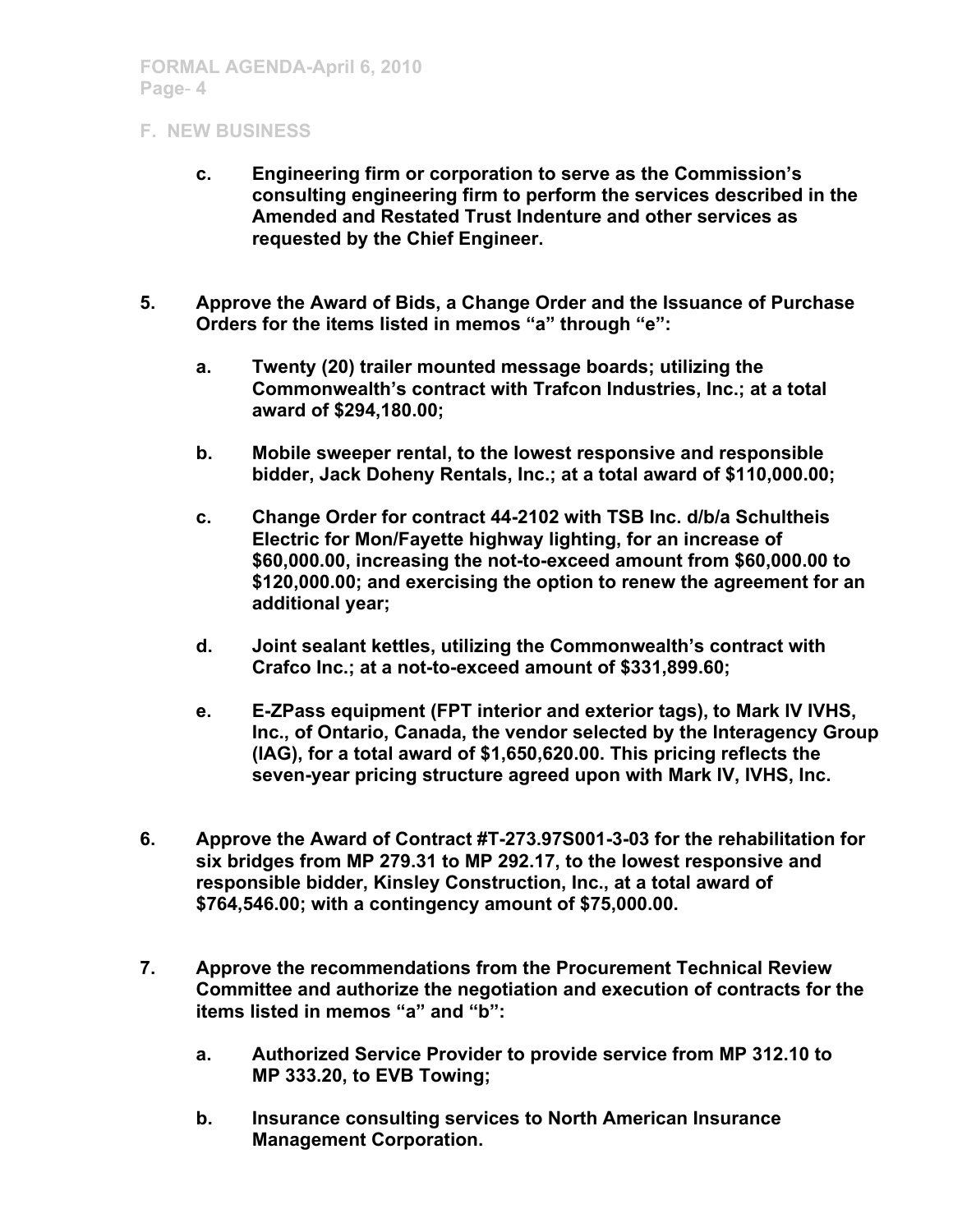- **8. Approve the issuance of payments for the items listed in memos "a" and "b":**
	- **a. Reimbursement to Hempfield Township in the amount of \$1,245.00 for engineering review costs for the New Stanton Service Plaza auxiliary truck parking facility;**
	- **b. IAG Special Assessment fee in the amount of \$55,000.00 to the E-ZPass IAG for Validation Testing of the electronic toll collection system.**

## **ITEMS ADDED TO THE FORMAL AGENDA**

### **CHANGE ORDER**

**F-9 Approve Change Order #2 for Contract #A-075.72S001-3-02 with Road-Con, Inc., for rehabilitation of Bridge NB-528 at MP 75.72, for a decrease of \$82,589.39; decreasing the not-to-exceed amount from \$1,935,216.56 to \$1,852,627.17.**

### **CHANGE ORDER AND FINAL PAYMENT**

**F-10 Approve Change Order #4 and Final Payment for Contract #A-089.00R003-3- 02 with Locust Ridge Contractors for bituminous resurfacing from MP A88.66 to MP A95.17, for a decrease of \$13,329.72, making the final contract value \$5,248,365.81, and the final amount due of \$101,704.19.**

### **POLICY LETTERS**

- **F-11 Approve the revision to one policy letter and the approval of a new policy letter as noted in memos "a" and "b":**
	- **a. Revise Policy Letter 5.3, Facility Security Policy, to establish controls to limit access at Commission facilities to authorized individuals;**
	- **b. Adopt Policy Letter 8.10, Security Camera Policy, to regulate the use of security cameras in accordance with all applicable federal and state statues.**

### **RESOLUTIONS**

**F-12 APPROVE AMENDING AND RESTATING THE RESOLUTION OF MARCH 16, 2010, AUTHORIZING THE APPROVAL OF THE ISSUANCE OF THE PENNSYLVANIA TURNPIKE COMMISSION'S FIXED RATE, VARIABLE RATE AND/OR MULTI-MODAL RATE TURNPIKE REVENUE BONDS IN ONE OR MORE SERIES OR SUBSERIES, TAXABLE OR TAX-EXEMPT, IN AN AGGREGATE PRINCIPAL AMOUNT NOT TO EXCEED \$275,000,000 (NET OF ORIGINAL ISSUE DISCOUNT), TO REFUND ALL OR A PORTION OF THE**